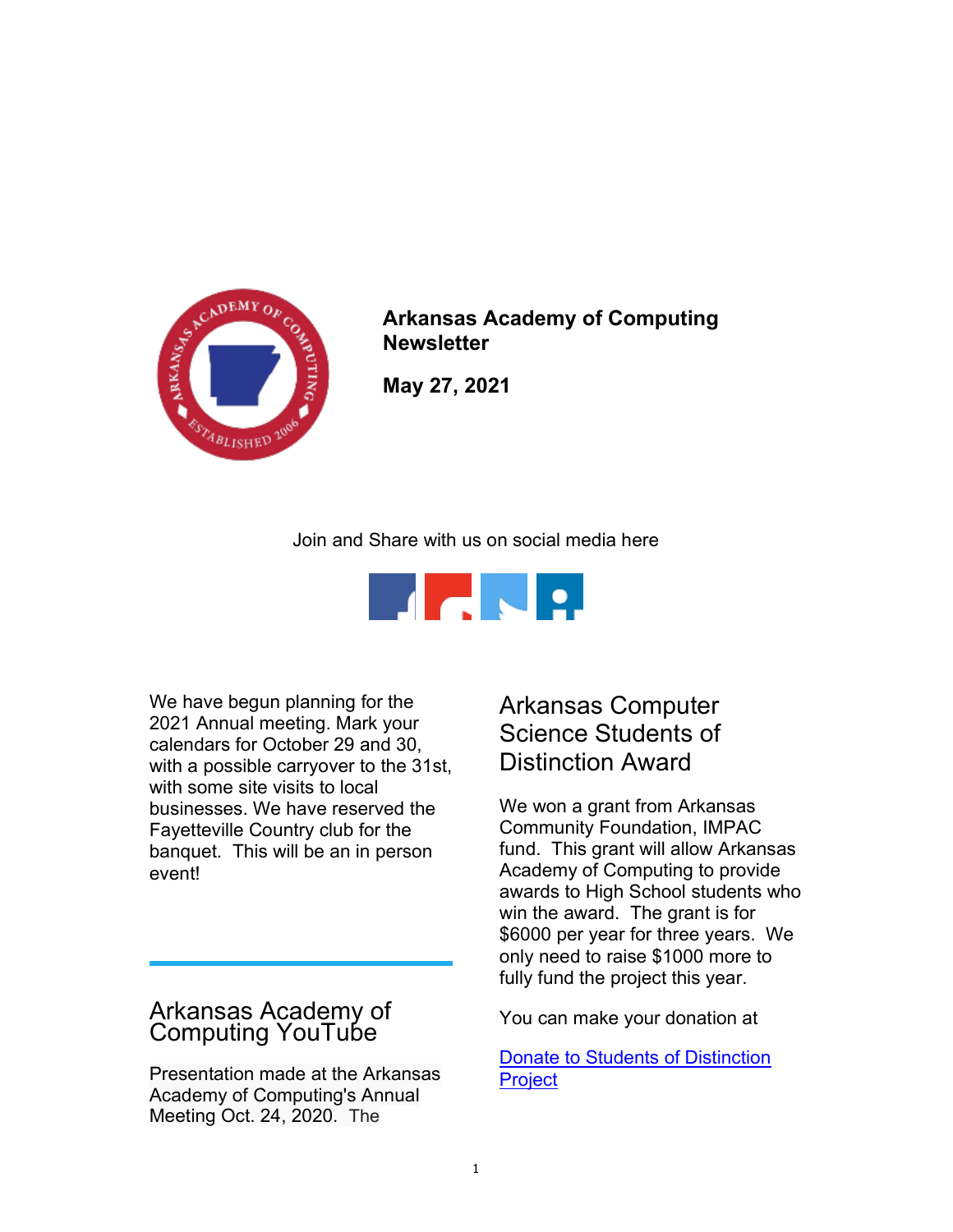discussion from Rebecca Glazier, Don Benton, and Steven Bandy

Broadband and Education During the Pandemic

If you are interested in helping out, please contact Carl (501-860-0141) or Eugene (501-231-8860).

Scholarship donations are appreciated at:

General Scholarship Fund

In the News

Fred Limp, Founding Director of Center for Advanced Spatial Technologies, to Retire

Gov. Hutchinson Announces Winners of State Coding Competition | Carl Frank

First Class of Doctors Graduates from Arkansas Colleges of Health Education | Kyle Parker

New Rehab Hospital to Open in Fort Smith Kyle Parker

Arkansas Academy of Computing Scholarship Success Story, attending UCA



Kaitlin Jones is a Senior at the University of Central Arkansas pursuing a B.S. in Computer Science. Growing up in the small town of Norphlet, AR, computer science was not an offered course. After tenth grade, her high school was consolidated with a larger school and she enrolled in an AP Computer Science course. This finalized her decision to major in Computer Science, and she is expected to graduate in Fall of 2020. During her time in college, Kaitlin has been in the computer science club, volunteered, and joined Greek Life. She can program in C++, Java, SQL, and some Python. Kaitlin is currently holding an internship at Merkle as a database developer.